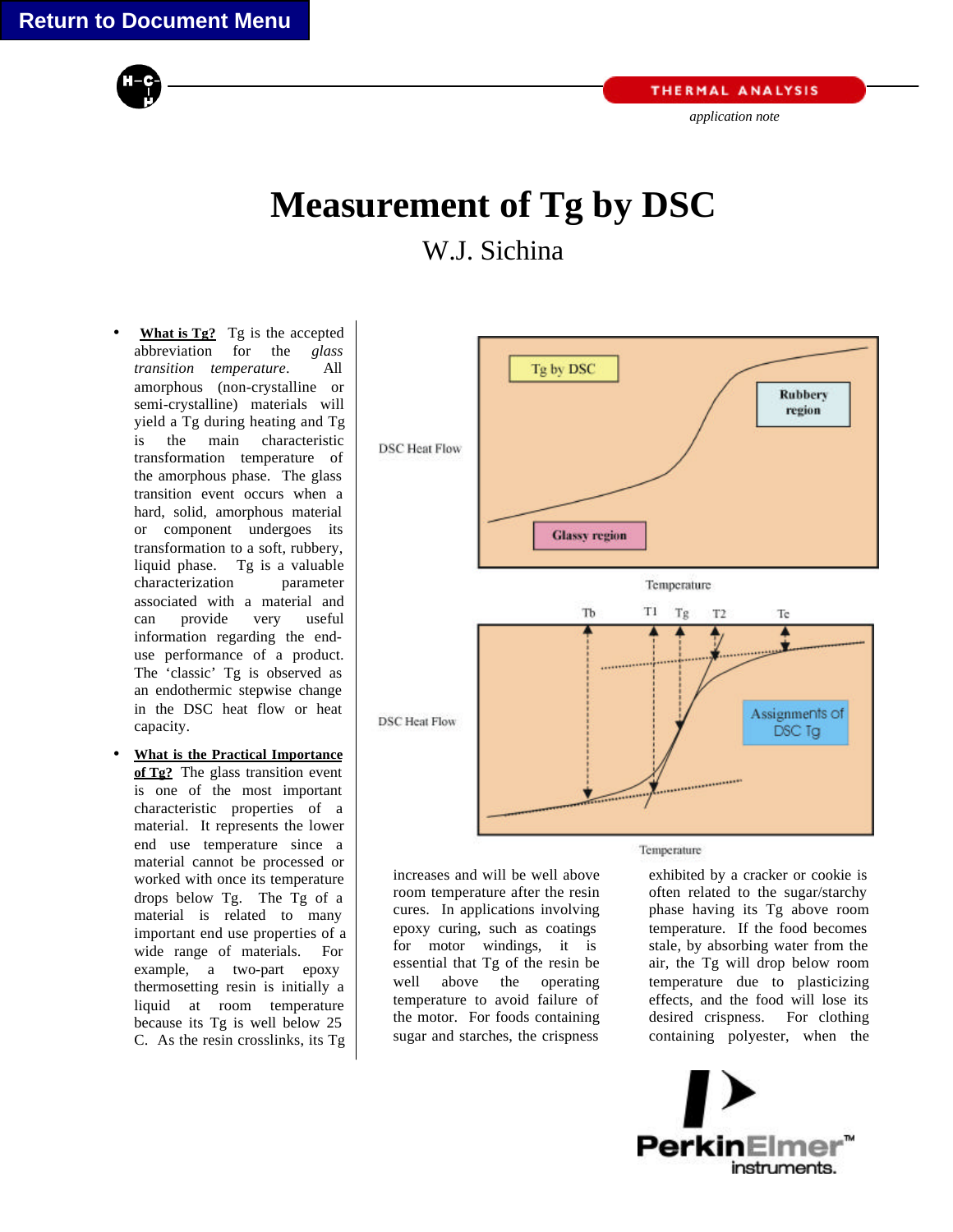clothes are ironed, the amorphous component in the polyester will exceed Tg and a crease can be placed into the garment. When the iron is removed, the temperature drops below Tg of the polyester, and the crease is set in.

**Time Dependency of Tg.** When a viscous liquid is cooled without undergoing crystallization, the liquid will (and must) convert to a solid at some temperature, which is Tg. The molecular rotational motions associated with the viscous liquid material will 'freeze' at Tg. At Tg there is a stepwise decrease in the heat capacity of the sample since the solid phase must have a lower value of Cp as compared to the liquid. Unlike the melting transition, there is no latent heat involved in stopping the molecular motions at Tg. The freezing of molecular motions is time dependent and, therefore, Tg is, as a direct consequence, time dependent. Factors such as heating and cooling rates will have a significant effect on Tg. Because of the complex nature of the glass transition event, it becomes more difficult to assign a true transition temperature to Tg. In fact, there are actually 5 accepted ways in which the Tg of a material can be assigned by DSC, as is represented in the following figure. Tb represents the very start of the detection of the change in heat flow or heat capacity at Tg, T1 is the onset temperature, Tg is the mid-point temperature and the most commonly accepted way of defining or reporting the glass





Temperature

transition, T2 is the endset temperature, and Te reflects the very end of the detection of the glass transition event.

• **Polymers and Tg.** Polymeric materials frequently exhibit a Tg even if the polymer is semicrystalline and not totally amorphous. As a rule of thumb, most polymers will have a ratio of Tg/Tm of between 0.50 and 0.75, where Tm is the polymer's melting point  $(X)$ . The glass transition temperature exhibited

by a polymer is dependent upon the chemical make-up of the material. In general, factors increasing the stiffness of the polymeric molecular segments will tend to increase Tg. As the polymeric molecular rotations become more difficult or hindered, the Tg will increase.

• **Molecular weight and Tg.** It is well known that Tg increases with increasing molecular weight, M. This is expressed by the Fox and Flory equation:



Visit our website at **www.perkinelmer.com.**

**PerkinElmer Instruments** 761 Main Avenue Norwalk, CT 06859-0010 USA Tel: 80O-762-4000 or (1+) 203-762-4000 Fax: (1+) 203-762-4228 2000 PerkinElmer, Inc. Printed in U.S.A.

PETech-09 Thermal Analysis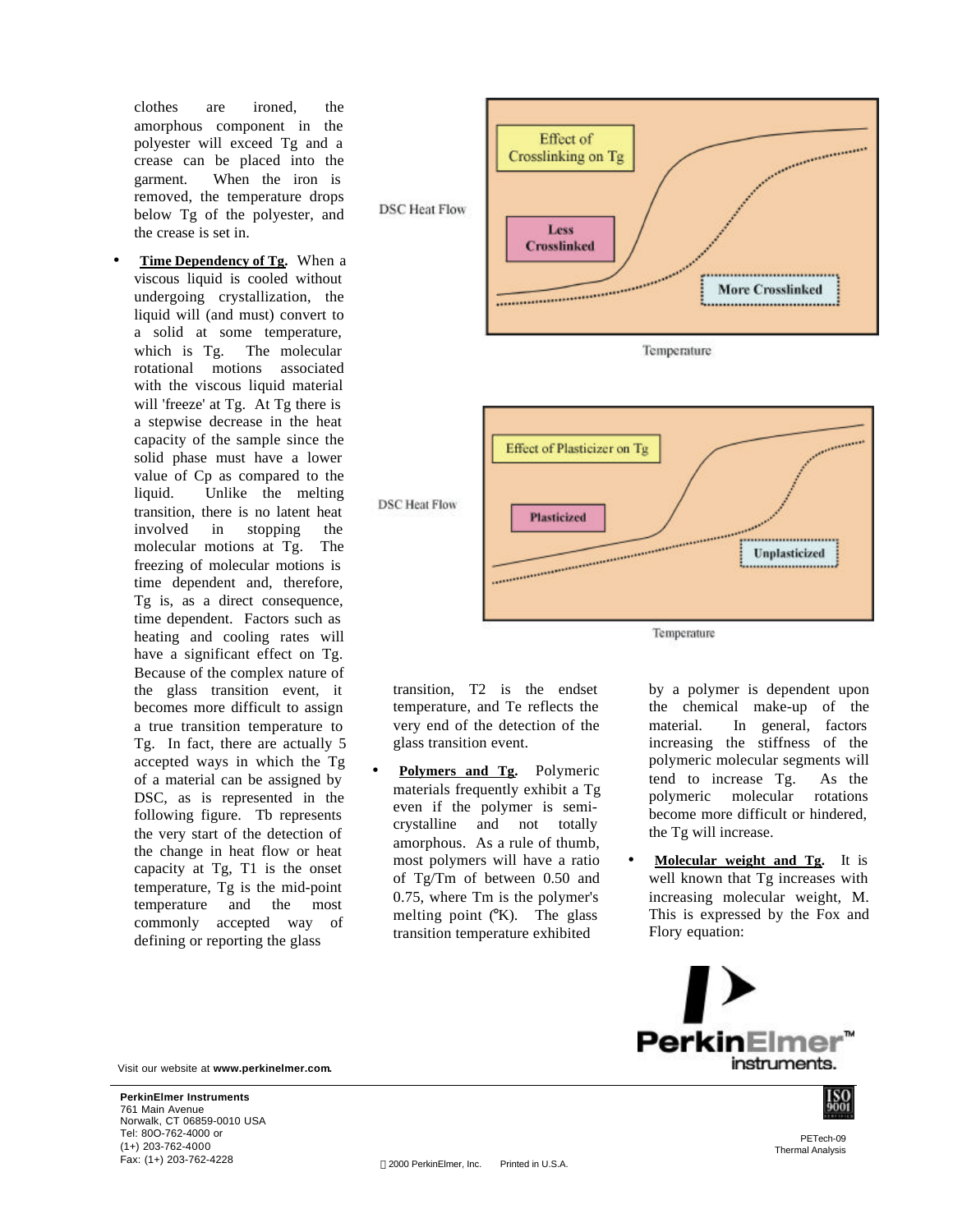$Tg = Tg(\infty) - Kg/M$ 

•

**DSC** Heat Flow

where  $Tg(\infty)$  is the limiting Tg at a very high molecular weight and Kg is a constant.

- **Tg and Degree of Cure.** Thermosetting materials are those which undergo an irreversible, chemical reaction, known as curing, which produces a crosslinked structure. Thermosets remain amorphous, although, above Tg, the liquid state goes from a freely flowing state for the uncured material to a rubbery state for the cured thermoset. The degree of cure is a very important parameter in determining the end-use properties, such as stiffness or creep, for the material. The Tg of a thermoset material is related to the degree of cure. Tg increases significantly as the curing reaction proceeds to completion due to the establishment of a crosslinked molecular structure. Eventually, as the degree of cure of the thermoset approaches 100% or complete cure, the Tg of the material will reach a limiting value, Tg( $\infty$ ).
- **Tg and Plasticizers.** Plasticizing agents are sometimes added to polymers to improve its flow, processibility and to reduce brittleness. Adding a plasticizer will cause the Tg of the polymer to decrease. If the Tg of the polymer is reduced sufficiently, its properties are change from those of a hard, brittle solid to those associated with a soft, flexible rubber. As an example, dioctyl phthalate (DOP) is added to PVC (polyvinyl chloride) to reduce its Tg. In its unplasticized state, PVC has a Tg near 80 C and the unplasticized PVC is used in

Visit our website at **www.perkinelmer.com.**

**PerkinElmer Instruments** 761 Main Avenue Norwalk, CT 06859-0010 USA Tel: 80O-762-4000 or (1+) 203-762-4000 Fax: (1+) 203-762-4228 2000 PerkinElmer, Inc. Printed in U.S.A.



applications where strength and rigidity are important, such as pipes. If PVC is heavily plasticized with DOP, the PVC becomes soft and



Temperature

flexible since Tg is reduced to well below room temperature. An example is disposable gloves where the Tg of the plasticized PVC is approximately - 50 C. Absorbed water often functions as a plasticizer on many hydrophilic materials (nylon polymers, starches and sugars, for example).

• **Tg and Crystallinity.** A semicrystalline polymer is composed of two main phases: amorphous and crystalline. As a polymer becomes more crystalline, the fraction of the amorphous

component becomes increasingly smaller; and, therefore, the change in the sample's Cp at Tg  $(\Delta Cp)$ 





PETech-09 Thermal Analysis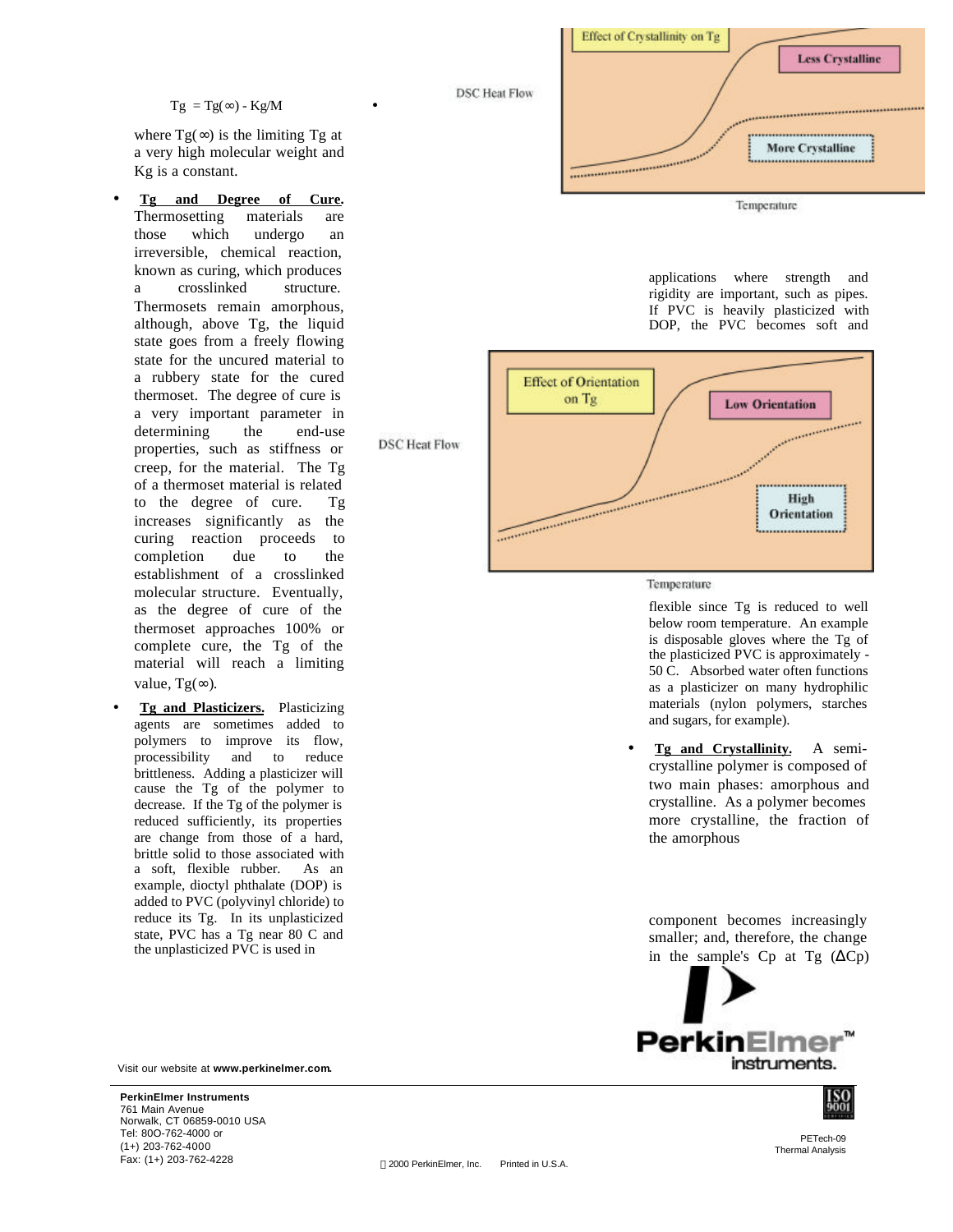becomes smaller. Eventually, if the polymer becomes highly crystalline, the DSC instrument may no longer have the necessary sensitivity to detect Tg. In general, the Tg temperature will increase somewhat as the crystalline content of the polymer increases.

- **Tg and Orientation.** When a molten polymer is subjected to stretching during processing, orientation of the polymer chains occurs. Orientation can cause the Tg of a polymer to increase substantially due to the hindered rotations of the molecules. Highly oriented polymers, such as films or fibers can yield a Tg that is 20 to 30 C higher than the unoriented, amorphous polymer.
- **Tg and Aging.** If an amorphous polymer yields its Tg above room temperature, physical aging can occur if the material is stored at room temperature for a prolonged period. The effects of aging will be observed as an endothermic peak at Tg in the DSC data. The magnitude of this relaxation peak at Tg will increase, as the aging time at room temperature becomes longer. The peak can become large enough that it takes on the appearance of a melting peak; but the transformation does not involve melting processes whatsoever. The peak is simply a consequence of the molecules acquiring a longer overall relaxation time as the amorphous material is permitted to physically age at room temperature. If the aged material is heated to a temperature above its Tg, cooled back to a

Visit our website at **www.perkinelmer.com.**

**PerkinElmer Instruments** 761 Main Avenue Norwalk, CT 06859-0010 USA Tel: 80O-762-4000 or (1+) 203-762-4000 Fax: (1+) 203-762-4228 2000 PerkinElmer, Inc. Printed in U.S.A.

temperature well below Tg and then immediately heated at the same rate as used for cooling, a simple 'classic' stepwise change in the DSC heat flow will be obtained at Tg, without the occurrence of the enthalpic relaxation peak. The Tg observed during the  $2<sup>nd</sup>$  heating segment reflects the chemistry of the molecules or material, while the  $1<sup>st</sup>$  heating step represents the physics as well as the chemistry of the as-received

material, it is important to specify the particular experimental conditions that were used to analyze the sample.

• **Tg and Copolymers.** Block copolymers are those where the polymer main chain consists of alternating long sequences of two chemically different polymers. Block copolymers behave as twophase systems with two distinct sets of physical properties analogous to physical mixtures of



Temperature

the two different polymers. Each phase will exhibit its own distinct Tg. Thus, if the Tg's of the two polymers are different enough, the block copolymer material





PETech-09 Thermal Analysis

material. When reporting the Tg

of a